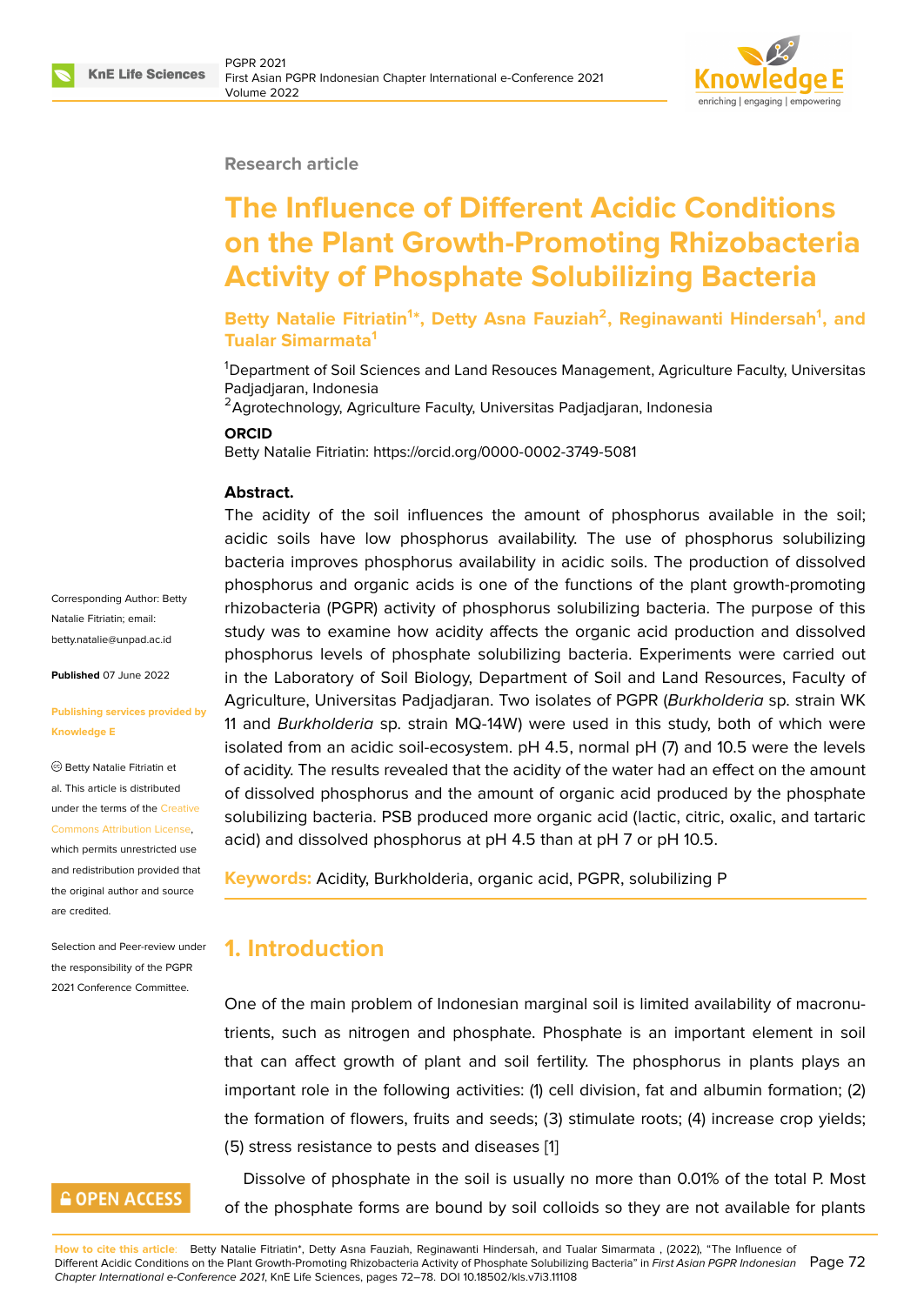[2]. The pH is the most factor affecting the availability of posphate in the soil [3]. Soil P availability is generally found in soils with a pH range of 6.0 to 6.5 [4].

Soil P availability is affected by the level of soil acidity. Available P is mostly found in [so](#page-5-1)ils with pH around neutral. According to [5], when the soil pH is lower than 5 [or](#page-5-2) higher than 7, phosphorus availability will decrease. Furthermore, the p[H](#page-5-3) value increases, phosphorus will be adsorbed by Ca and Mg which are often found in alkaline soils. Phosphate solubilizing microorganisms ar[e a](#page-5-4)n alternative that is often used to dissolve P which is compounded with other elements so that the P element can be used by plants [6].

The ability of phosphate solubilizing microbes to solubilize of varies phosphate, depends on the organic matter that produced and phosphate source [7]. The ability of phosp[ha](#page-5-5)te solubilizing microorganisms to dissolve bound phosphate can be identified by growing pure cultures on Pikovskaya media containing insoluble phosphorus, such as Ca $_3$ (PO $_4)_2$ . Phosphate solubilizing microbes are characterized by t[he](#page-5-6) presence of a clear zone around the colony [8].

The presence of organic matter such as citric, oxalic, lactic, and tartaric which are the result of secretion from PSB is considered very important to reduce the binding of phosphate by the adsorbe[nt](#page-5-7) and also to reduce the toxicity of aluminum in acid soils. Organic acids are able to increase the available P in the soil through a chelating mechanism, thereby reducing the amount of P fixed by Fe and Al [9 ; 10]. Organic acids produced by phosphate solubilizing microorganisms vary, both in terms of quality and quantity. The ability of bacteria to produce organic acids is influenced by various factors including pH. The organic acid production of two fungi (*Aspergillus niger* and *Penicillium oxalicum*) increased under acidity conditions [11]. Environmental factors greatly affect the ability of phosphate solubilizing bacteria to dissolve phosphate. Therefore, further analysis is needed to determine pH effect on phosphate solubilizing bacteria activity.

## **2. Materials and methods**

## **2.1. Bacterial rejuvanation**

Bacterial isolate subculture Sub-cultures of bacterial isolates were carried out on Pikovskaya selective media with a slanted plate using the scratch method, then incubated in an incubator for 24-48 hours. The bacteria that grew were then added with 10 mL of physiological NaCl (0.85% NaCl) and re-grown in Pikovskaya liquid media as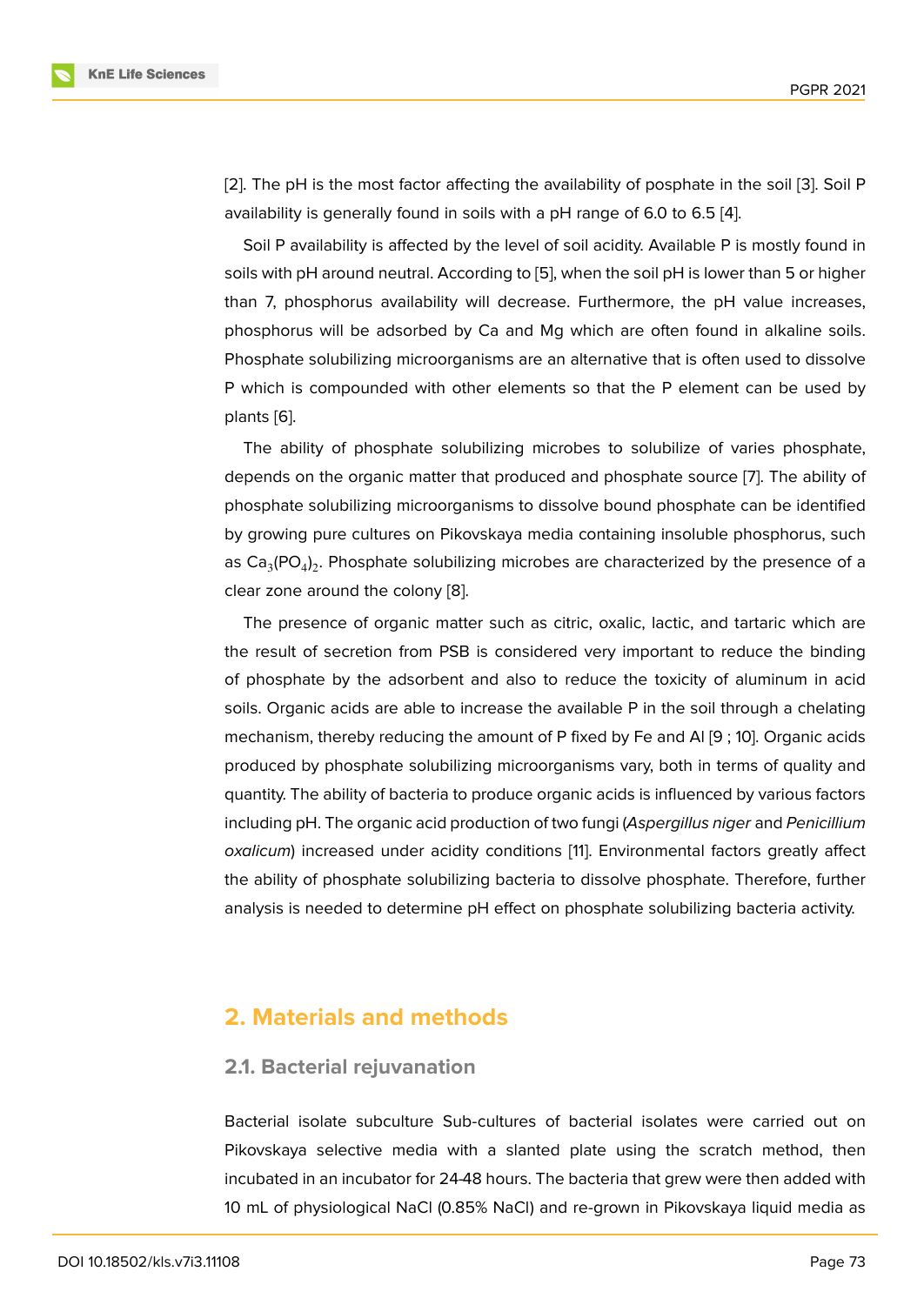

an inoculant. After that, the population density in the inoculants was calculated using the serial dilution plate method.

### **2.2. Medium pH setting**

The media used in this experiment is Pikovskaya (glucose,  $\text{Ca}_{3}(\text{PO}_{4})_{3}$ , yeast extract, NaCl, KCl, MnSO $_4$ .7H $_2$ O, MgSO $_4$ .7H $_2$ O, FeSO $_4$ .7H $_2$ O, (NH $_4$ )SO $_4$ ) with a predetermined pH. Media pH adjustment is done by adding HCl or NaOH. The addition of these materials is done before the media is sterilized in the autoclave. For normal medium pH (pH 7), no added HCl or NaOH.

## **2.3. Incubation**

PSB was cultured in 100 mL of liquid Pikovskaya medium which had modified its pH value. In the medium was given 1 mL of PSB suspension with a density of  $10^8$  CFU/mL. Incubated for 7 days on a shaker at 80 rpm. The treatments was replicated three times.

### **2.4. Analysis**

The bacterial population was observed on day 3, 5, 7. Observation of the total population of PSB was carried out using the serial dilution plate method. Dissolved P and organic acids were analyzed on day 7 after incubation. Dissolved P was analyzed by Bray and Olsen methods, while organic acids were analyzed by HPLC.

# **3. Results and Discussion**

### **3.1. Bacterial population**

The result showed that the pH of the media influenced the bacterial isolates population. The results of observing the number of bacterial populations on days 3, 5, and 7 can be seen in the Table 1.

*Note: The same letter behind the mean value indicated not significantly different based on Duncan Test at the 5% level*

Based on data at Table 1, the largest bacterial population was found at pH 10.5. On the 7th day, *Burkholderia* sp. strain MQ-14W at pH 10.5 was significantly different from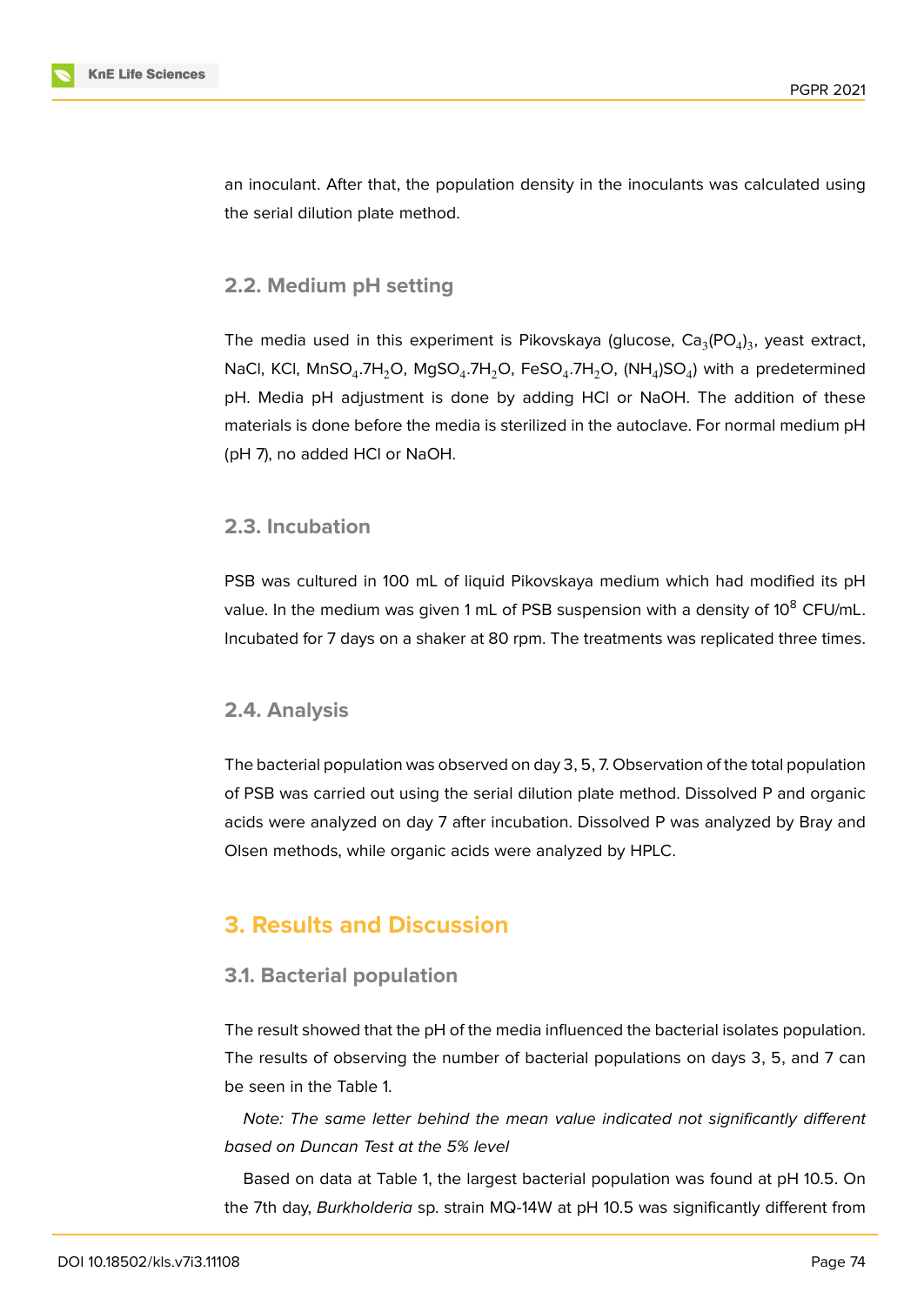| <b>Treatments</b>                            | Day- (CFU/mL)                  |               |                  |
|----------------------------------------------|--------------------------------|---------------|------------------|
|                                              | 3 ( $\times$ 10 <sup>7</sup> ) | 5 (x $10^8$ ) | 7 (x 10 $^{9}$ ) |
| (A) Burkholderia sp. strain WK $11 + pH 4.5$ | 5.26a                          | 4.27 a        | 0.87a            |
| (B) Burkholderia sp. strain WK 11 + pH 7.0   | 5.79a                          | 4.96 a        | 2.73a            |
| (C) Burkholderia sp. strain WK 11 + pH 10.5  | 156.33 b                       | 51.53 b       | 91.50 b          |
| (D) Burkholderia sp. strain MQ-14W + pH 4.5  | 4.11a                          | 2.39a         | 0.52a            |
| (E) Burkholderia sp. strain MQ-14W + pH 7.0  | 2.81a                          | 3.27a         | 1.44 ล           |
| (F) Burkholderia sp. strain MQ-14W + pH 10.5 | 183.83 b                       | 60.87 b       | 58.00 ab         |

TABLE 1: The effect of pH on PSB population.

the treatment at pH 4.5 and 7.0 but not significantly different from *Burkholderia* sp. strain WK 11 at pH 10.5.

Bacterial population reflects the ability of bacteria to adapt to the surrounding environment. The growth and development of microorganisms depends on the sensitivity of microbes to the environment condition i.e., hydrogen ion concentration, humidity, temperature, water activity, and hydrostatic pressure [12]. Based on the results of research [13] that the optimum pH for *Buurkholderia diazotrophica* growth is between 6.0 and 7.0.

### **3.2. Or[ga](#page-6-0)nic matter production**

Organic acid is one indicator of PSB activity. There were 4 organic acids analyzed in this study: citric acid, oxalic acid, tartaric acid, and lactic acid. Based on the ability of organic acids to dissolve phosphate, the four organic acids can be ordered from strongest to weakest: Citric > Oxalic > Tartaric > Lactic

| <b>Isolates</b>               |     | рH   | Organic acids (ppm) |               |        |                 |  |
|-------------------------------|-----|------|---------------------|---------------|--------|-----------------|--|
|                               |     |      | Lactic              | <b>Citric</b> | Oxalic | <b>Tartaric</b> |  |
| Burkholderia<br>strain WK 11  | SD. | 4.5  | 673.53              | 859.51        | 270.09 | 368.89          |  |
|                               |     | 7.0  | 59.00               | 210.79        | 28.94  | 0.00            |  |
|                               |     | 10.5 | 74.41               | 281.93        | 25.78  | 154.99          |  |
| Burkholderia<br>strain MQ-14W | SD. | 4.5  | 626.93              | 290.82        | 443.15 | 0.00            |  |
|                               |     | 7.0  | 1864.05             | 98.13         | 29.84  | 273.78          |  |
|                               |     | 10.5 | 603.71              | 96.62         | 37.01  | 166.87          |  |

TABLE 2: Organic acids production by PSB.

The data on Table 2, it can be seen that *Burkholderia* sp. WK 11 strain at pH 4.5 produced the most citric acid. At the same pH, *Burkholderia* sp. strain MQ-14W also produces more citric acid when compared to the other pH.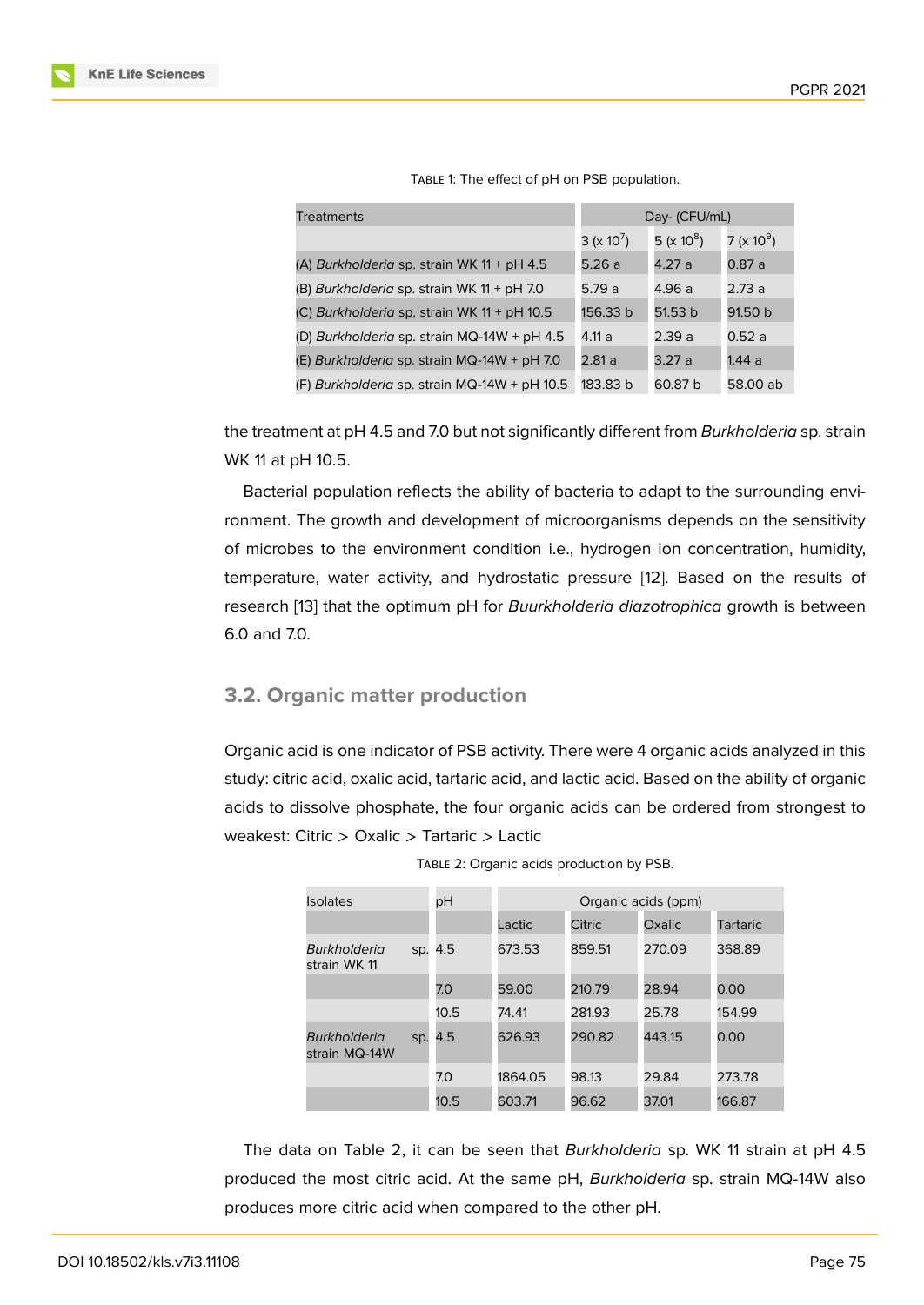Organic acid is one indicator of PSB activity. In dissolving phosphate, PSB produces organic acids that will bind Al and Fe so that P in the soil becomes available for plants. Malic, citric and oxalic acids are types of organic acids that have high affinity for metals with 3 valences such as  $Al^{3+}$  and Fe<sup>3+</sup> [14].

## **3.3. Dissolved P level**

The result showed that the pH of the media had a significant effect on dissolved P in the media after being incubated for 7 days. The results of observations of dissolved P can be seen from Table 3.

| <b>Treatments</b>                            | <b>Dissolved</b><br>P<br>(ppm) |
|----------------------------------------------|--------------------------------|
| (A) Burkholderia sp. strain WK 11 + pH 4.5   | 23.84 c                        |
| (B) Burkholderia sp. strain WK 11 + pH 7.0   | 13.70 b                        |
| (C) Burkholderia sp. strain WK 11 + pH 10.5  | 8.00 a                         |
| (D) Burkholderia sp. strain MQ-14W + pH 4.5  | 23.68 c                        |
| (E) Burkholderia sp. strain MQ-14W + pH 7.0  | 14.10 b                        |
| (F) Burkholderia sp. strain MQ-14W + pH 10.5 | 10.70 ab                       |

| TABLE 3: pH Effect on Dissolved P level. |  |
|------------------------------------------|--|
|------------------------------------------|--|

*Note: The same letter behind the mean value indicated not significantly different based on Duncan Test at the 5% level*

The tendency of dissolved P levels to increase following a decrease in the pH value of the media (Table 3). This is presumably because the pH of the media is able to affect the solubility of P in the soil. At an acid pH below 5.5, the presence of aluminum increases the possibility of phosphate fixation, while at an alkaline pH the phosphate is mostly absorbed by Ca and Mg [3].

The mechanism of phosphate solubilization by bacteria is related to its ability to produce organic acids. Each bacterium has a genetically different ability to produce organic acids both in the amou[nt](#page-5-2) and organic matter type. The amount and organic matter type are important to determining the high dissolution of P [15].

# **4. Conclusions**

The experiment showed that the acidity of medium affected dissolved P and organic acid production of phosphate solubilizing bacteria. The organic acid (lactic, citric, oxalic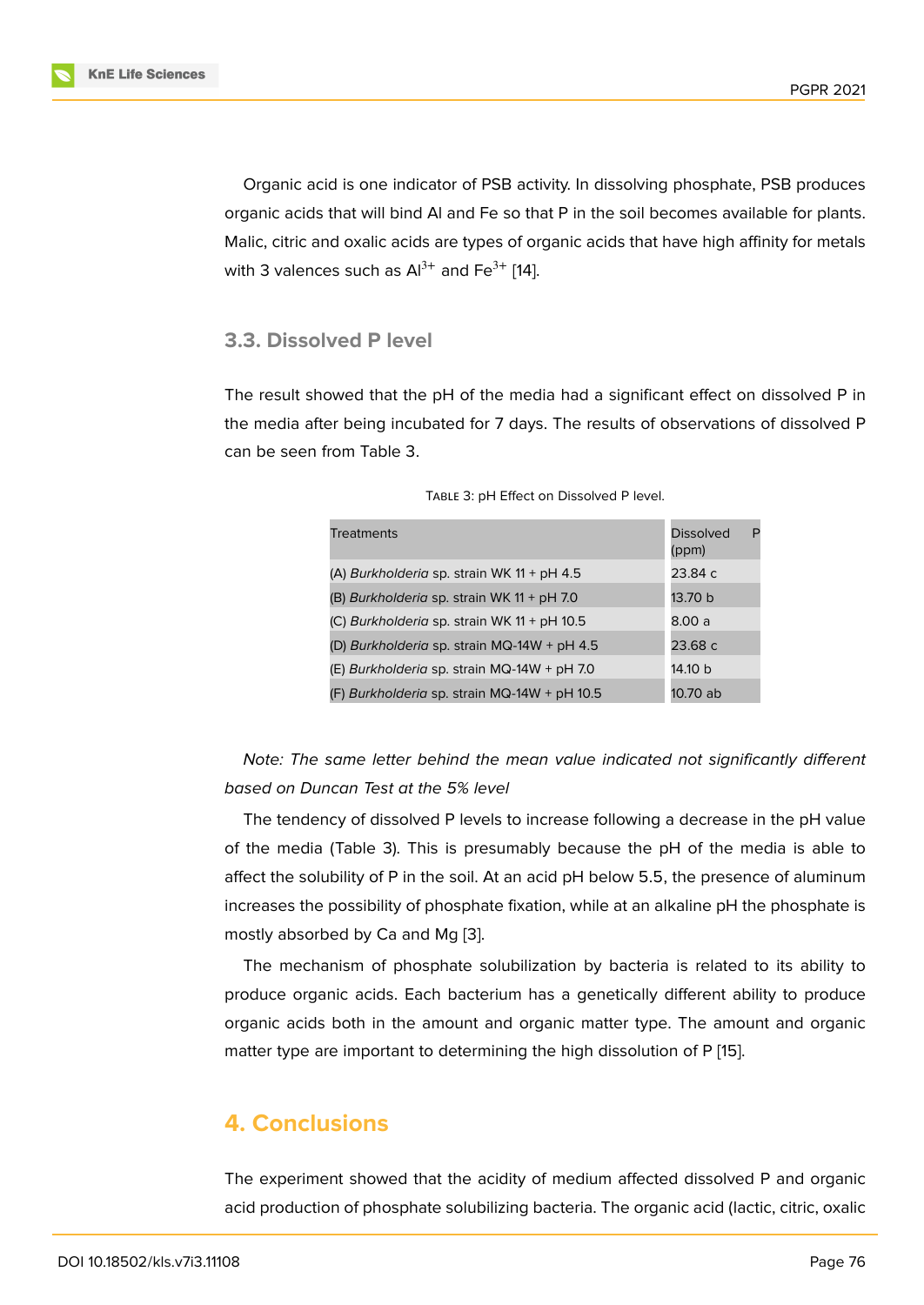

and tartaratic acid) produced by PSB and dissolved P were higher at pH 4.5 than at pH 7 and pH 10.5.

# **5. Acknowledgments**

This research was funded by Academic Leadership Grant (ALG) Universitas Padjadjaran. We thank to staff Laboratory of Soil Biology Faculty of Agriculture, Universitas Padjadjaran for their supporting of this work.

# **References**

- <span id="page-5-0"></span>[1] López-Arredondo DL, Leyva-González MA, González-Morales SI, López-Bucio J, Herrera-Estrella L. Phosphate nutrition: Improving low-phosphate tolerance in crops. Ann. Rev. Plant Biol. 2014; 65: 95–123.
- <span id="page-5-1"></span>[2] Hanyabui E, Apori SO, Frimpong KE, Atiah K, Abindaw T, Ali M, Asiamah JY, Byalebeka J. Phosphorus sorption in tropical soils. AIMS Agriculture and Food. 2020;5(4):599-616.
- <span id="page-5-2"></span>[3] Penn CJ, Camberato JJ. A critical review on soil chemical processes that control how soil pH affects phosphorus availability to plants. Agriculture. 2019;9:120.
- <span id="page-5-3"></span>[4] Havlin JL, Beaton JD, Tisdale SL, Nelson WL. Soil fertility and fertilizers. 6th ed. New Jersey: Pearson Prentice Hall; 2005.
- <span id="page-5-4"></span>[5] Cerozi BDS, Fitzsimmons K. The effect of pH on phosphorus availability and speciation in an aquaponics nutrient solution. Bioresource Technology. 2016;219:778-781.
- <span id="page-5-5"></span>[6] Tian J, Ge F, Zhang D, Deng S, Liu X. Roles of phosphate solubilizing microorganisms from managing soil phosphorus deficiency to mediating biogeochemical P cycle. Biology. 2021;10:158.
- <span id="page-5-6"></span>[7] Serna-Posso EJ, Prager MS, Cisneros-Rojas CA. Organic acids production by rhizosphere microorganisms isolated from a typic melanudands and its effects on the inorganic phosphates solubilization. Acta Agronómica. 2017;66(2):241-247
- <span id="page-5-7"></span>[8] Pande A, Pandey P, Mehra S, Singh M, Kaushik S. Phenotypic and genotypic characterization of phosphate solubilizing bacteria and their efficiency on the growth of maize. Journal of Genetic Engineering and Biotechnology. 2017;15:379-391.
- [9] Barker AV, Pilbeam DJ. Hand book of plant nutrition. New York: CRC Press; 2007.
- [10] Beebout SEJ, Loeppert RH. Role of organic acids in phosphate mobilization from iron oxide. Soil Science Society of America Journal. 2006;70(1):222-234.